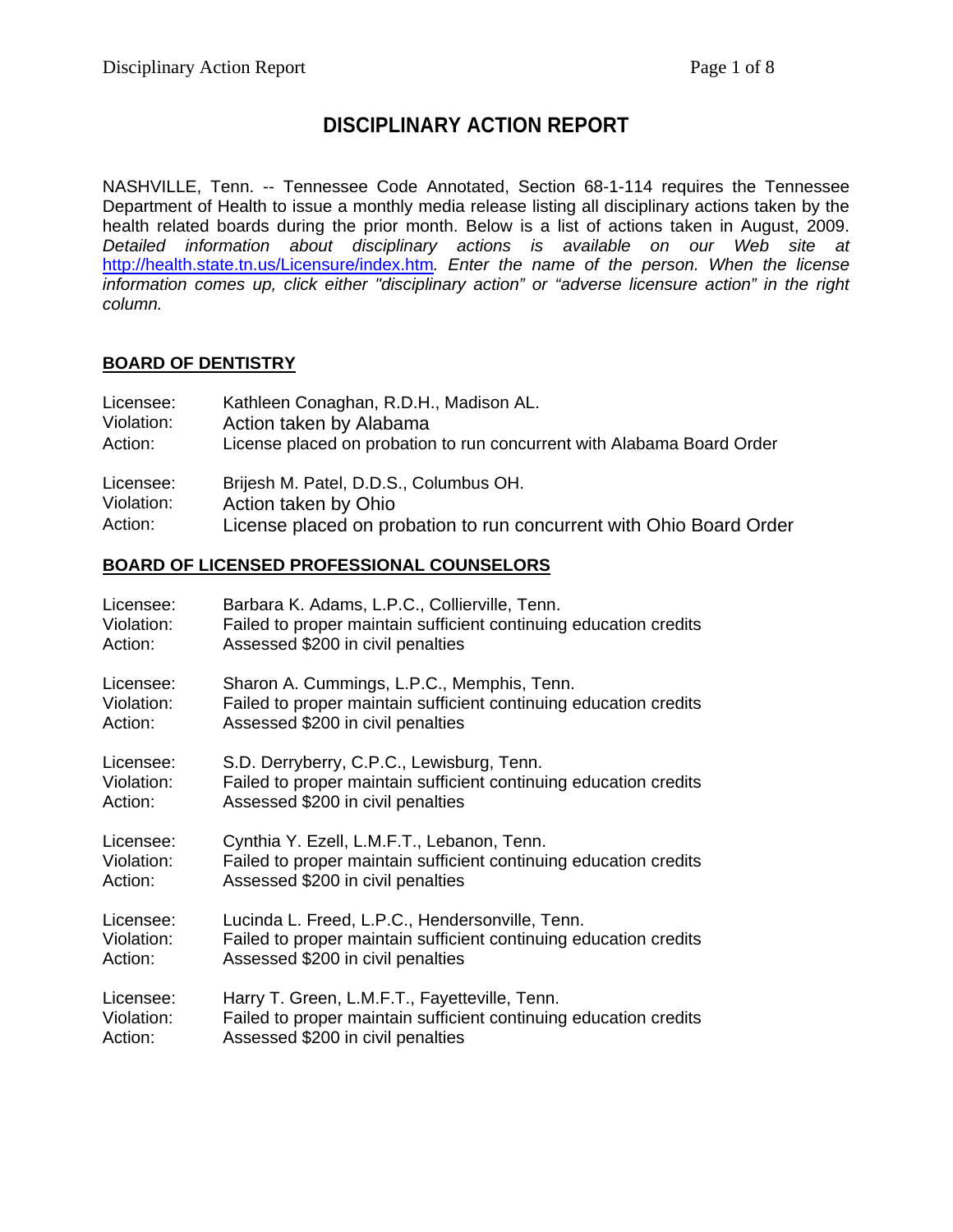| Licensee:  | William J. Hanshaw, L.M.F.T., Bowling Green, KY.                  |
|------------|-------------------------------------------------------------------|
| Violation: | Failed to proper maintain sufficient continuing education credits |
| Action:    | Assessed \$200 in civil penalties                                 |
| Licensee:  | Megan Mitchell Harper, L.P.C., Little Rock, AR.                   |
| Violation: | Failed to proper maintain sufficient continuing education credits |
| Action:    | Assessed \$200 in civil penalties                                 |
| Lcensee:   | Larry G. Hess, L.P.C., Cleveland, Tenn.                           |
| Violation: | Failed to proper maintain sufficient continuing education credits |
| Action:    | Assessed \$200 in civil penalties                                 |
| Licensee:  | Janice K. Hinton, L.P.C., Whitinsville, MA.                       |
| Violation: | Failed to proper maintain sufficient continuing education credits |
| Action:    | Assessed \$200 in civil penalties                                 |
| Licensee:  | Ruth E. Meyer, L.P.C., Jackson, Tenn.                             |
| Violation: | Failed to proper maintain sufficient continuing education credits |
| Action:    | Assessed \$200 in civil penalties                                 |
| Licensee:  | Terry C. Orgel, L.P.C., Germantown, Tenn.                         |
| Violation: | Failed to proper maintain sufficient continuing education credits |
| Action:    | Assessed \$200 in civil penalties                                 |
| Licensee:  | Carla W. Proctor, C.P.C., Olive Branch, MS.                       |
| Violation: | Failed to proper maintain sufficient continuing education credits |
| Action:    | Assessed \$200 in civil penalties                                 |
| Licensee:  | Carol Ann Risher, L.P.C., Memphis, Tenn.                          |
| Violation: | Failed to proper maintain sufficient continuing education credits |
| Action:    | Assessed \$200 in civil penalties                                 |
| Licensee:  | Walter W. Ruby Jr., L.P.C., Signal Mountain, Tenn.                |
| Violation: | Failed to proper maintain sufficient continuing education credits |
| Action:    | Assessed \$200 in civil penalties                                 |
| Licensee:  | William R. Scott, C.P.C., Evington, VA.                           |
| Violation: | Failed to proper maintain sufficient continuing education credits |
| Action:    | Assessed \$200 in civil penalties                                 |
| Licensee:  | Kathryn S. Skinner, C.P.C., Memphis, Tenn.                        |
| Violation: | Failed to proper maintain sufficient continuing education credits |
| Action:    | Assessed \$200 in civil penalties                                 |
| Licensee:  | Linda S. Socha, C.P.C., Murfreesboro, Tenn.                       |
| Violation: | Failed to proper maintain sufficient continuing education credits |
| Action:    | Assessed \$200 in civil penalties                                 |
| Licensee:  | Victoria Lynn Starkey, Seymour, Tenn.                             |
| Violation: | Failed to proper maintain sufficient continuing education credits |
| Action:    | Assessed \$200 in civil penalties                                 |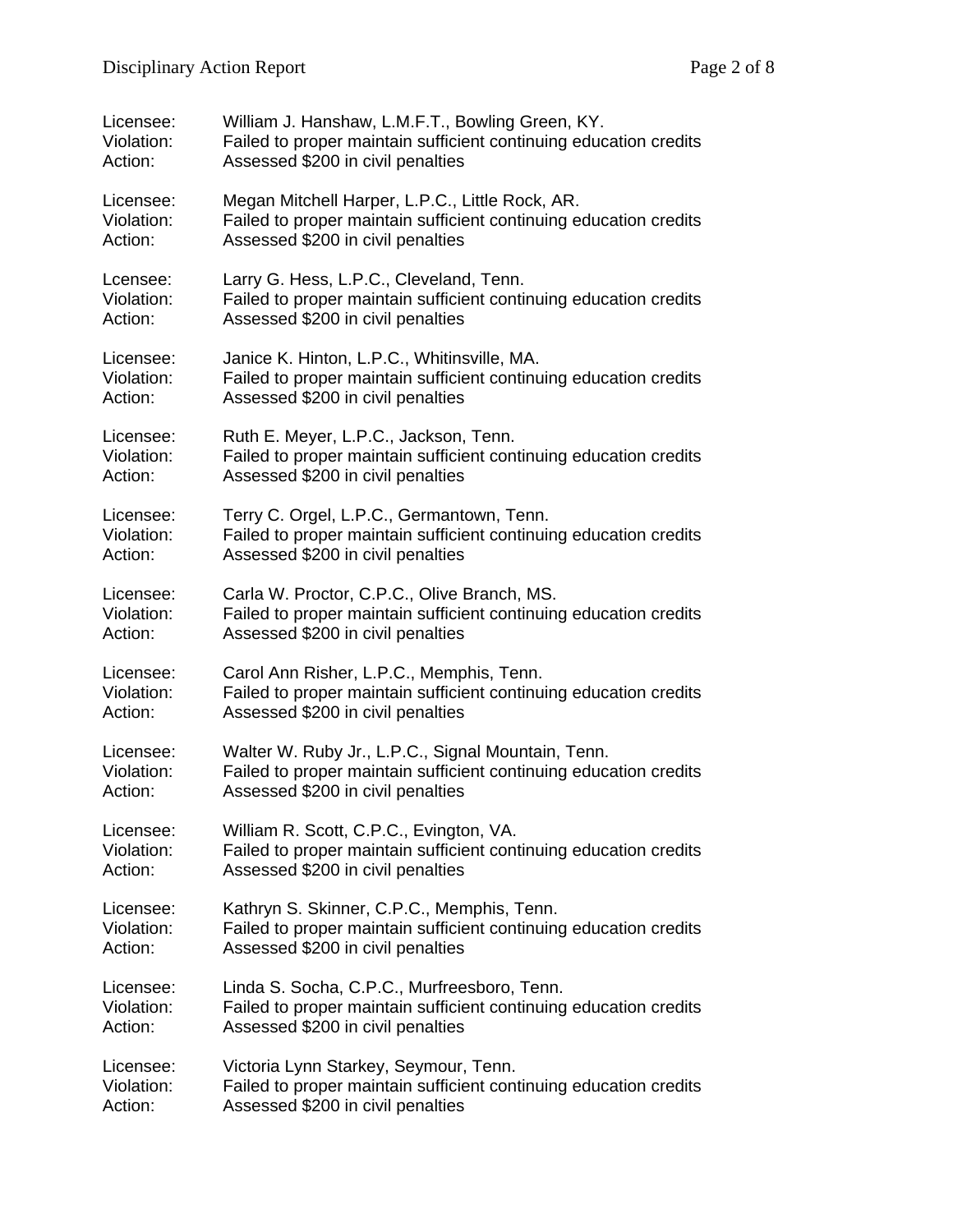| Licensee:  | Beverly R. Taylor, C.P.C., Memphis, Tenn.                         |
|------------|-------------------------------------------------------------------|
| Violation: | Failed to proper maintain sufficient continuing education credits |
| Action:    | Assessed \$200 in civil penalties                                 |
| Licensee:  | Ernest K. Taylor, L.P.C., Chattanooga, Tenn.                      |
| Violation: | Failed to proper maintain sufficient continuing education credits |
| Action:    | Assessed \$200 in civil penalties                                 |
| Licensee:  | John W. Waid, L.M.F.T., Franklin, Tenn.                           |
| Violation: | Failed to proper maintain sufficient continuing education credits |
| Action:    | Assessed \$200 in civil penalties                                 |
| Licensee:  | John W. Waid, L.P.C., Franklin, Tenn.                             |
| Violation: | Failed to proper maintain sufficient continuing education credits |
| Action:    | Assessed \$200 in civil penalties                                 |
| Licensee:  | Lois R. Walters, L.M.F.T., Old Hickory, Tenn.                     |
| Violation: | Failed to proper maintain sufficient continuing education credits |
| Action:    | Assessed \$200 in civil penalties                                 |

# **BOARD OF MASSAGE THERAPY**

| Licensee:<br>Violation:<br>Action: | Madonna Leslie Burton, L.M.T., Morristown, Tenn.<br>Failed to timely renew license<br>Assessed \$150 in civil penalties                                                                                                                                                        |
|------------------------------------|--------------------------------------------------------------------------------------------------------------------------------------------------------------------------------------------------------------------------------------------------------------------------------|
| Licensee:<br>Violation:<br>Action: | Kerri Lee Evans-Powell, L.M.T., Nashville, Tenn.<br>Failed to proper maintain sufficient continuing education credits<br>Assessed \$150 in civil penalties; must provide proof of 2 continuing education<br>credits and an additional 6 hrs before the end of the next 2 years |
| Licensee:<br>Violation:<br>Action: | Tina Renee Holt, L.M.T., Knoxville, Tenn.<br>Failed to proper maintain sufficient continuing education credits<br>Assessed \$150 in civil penalties; must provide proof of 2 continuing education<br>credits and an additional 6 hrs before the end of the next 2 years        |
| Licensee:<br>Violation:<br>Action: | Rachel Suzanne Main, L.M.T., Hixon, Tenn.<br>Failed to proper maintain sufficient continuing education credits<br>Assessed \$150 in civil penalties; must provide proof of 2 continuing education<br>credits and an additional 6 hrs before the end of the next 2 years        |
| Licensee:<br>Violation:<br>Action: | Tina Renee Holt, L.M.T., Knoxville, Tenn.<br>Failed to proper maintain sufficient continuing education credits<br>Assessed \$150 in civil penalties; must provide proof of 2 continuing education<br>credits and an additional 6 hrs before the end of the next 2 years        |
| Licensee:<br>Violation:<br>Action: | Sharon R. Neely, L.M.T., Memphis, Tenn.<br>Failed to timely renew license<br>Assessed \$300 in civil penalties                                                                                                                                                                 |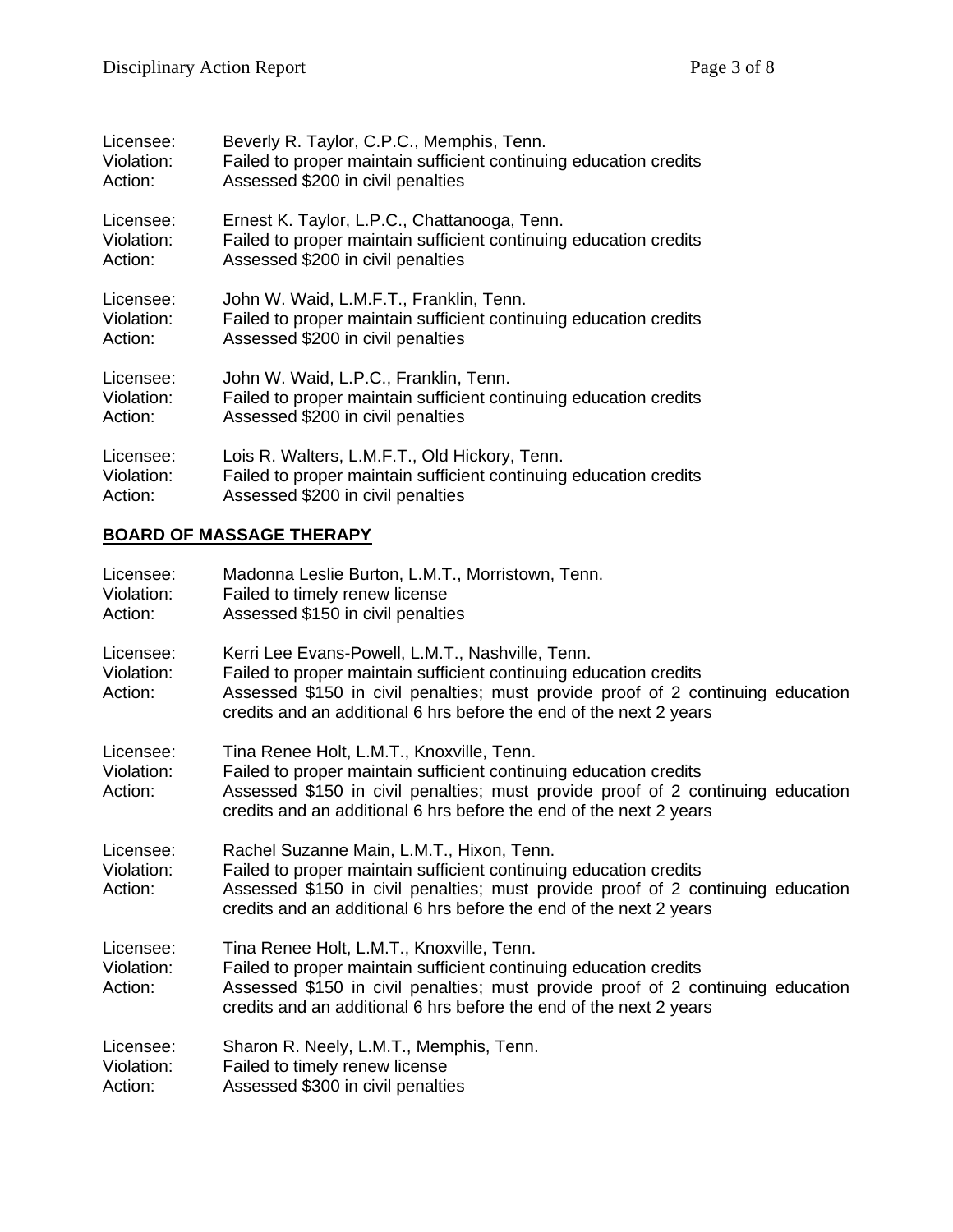| Licensee:<br>Violation:<br>Action: | Donna Karen Ragan, L.M.T., Hendersonville, Tenn.<br>Failed to proper maintain sufficient continuing education credits<br>Assessed \$150 in civil penalties; must provide proof of 14 continuing education<br>credits and an additional 6 hrs before the end of the next 2 years        |
|------------------------------------|----------------------------------------------------------------------------------------------------------------------------------------------------------------------------------------------------------------------------------------------------------------------------------------|
| Licensee:<br>Violation:<br>Action: | Janet Marie Reams, L.M.T., Murfreesboro, Tenn.<br>Failed to proper maintain sufficient continuing education credits<br>Assessed \$150 in civil penalties; must provide proof of 4 continuing education<br>credits and an additional 6 hrs before the end of the next 2 years           |
| Licensee:<br>Violation:<br>Action: | Suzanne Burton Shamanski, L.M.T., Nashville, Tenn.<br>Practiced on an expired license<br>Assessed \$400 in civil penalties, plus costs                                                                                                                                                 |
| Licensee:<br>Violation:<br>Action: | Rhonda Lynn Tinsley, L.M.T., Spring City, Tenn.<br>Failed to timely renew license<br>Assessed \$600 in civil penalties                                                                                                                                                                 |
| Licensee:<br>Violation:<br>Action: | Shavonda Vanette Williams, L.M.T., Hendersonville, Tenn.<br>Failed to proper maintain sufficient continuing education credits<br>Assessed \$150 in civil penalties; must provide proof of 2 continuing education<br>credits and an additional 6 hrs before the end of the next 2 years |

#### **BOARD OF MEDICAL EXAMINERS**

Licensee: Christina Evans, M.D., Jackson, Tenn. \*

Violation: Unprofessional, dishonorable or unethical conduct; and chemical dependancy Action: License placed on probation for not less than five years and until completion of contract with the Tennessee Medical Foundation; assessed \$3,000 in civil penalties, plus costs

*\*This practitioner was disciplined on July 21, 2009, and the information was not furnished in time for last month's news release.* 

#### **BOARD OF NURSING**

| Licensee:  | Jeremy Todd Bilbrey, R.N., Fairview, Tenn.                                         |
|------------|------------------------------------------------------------------------------------|
| Violation: | Inappropriate conduct during the course of nursing practice, to wit: negligent and |
|            | inappropriate touching of a sexual nature to a patient                             |
| Action:    | License summarily suspended                                                        |

#### **BOARD OF RESPIRATORY BOARD**

| Licensee:<br>Violation:<br>Action: | Timothy Mark Adkins, L.R.R.T., Andersonville, Tenn.<br>Failed to proper maintain sufficient continuing education credits<br>Assessed \$100 in civil penalties; must complete 3.8 CE hours, plus 5 additional |
|------------------------------------|--------------------------------------------------------------------------------------------------------------------------------------------------------------------------------------------------------------|
| Licensee:                          | hours within 90 days<br>Angel Denise Arnold, L.C.R.T., Eads, Tenn.                                                                                                                                           |
| Violation:                         | Failed to proper maintain sufficient continuing education credits                                                                                                                                            |
| Action:                            | Assessed \$100 in civil penalties; must complete 15 CE hours, plus 5 additional                                                                                                                              |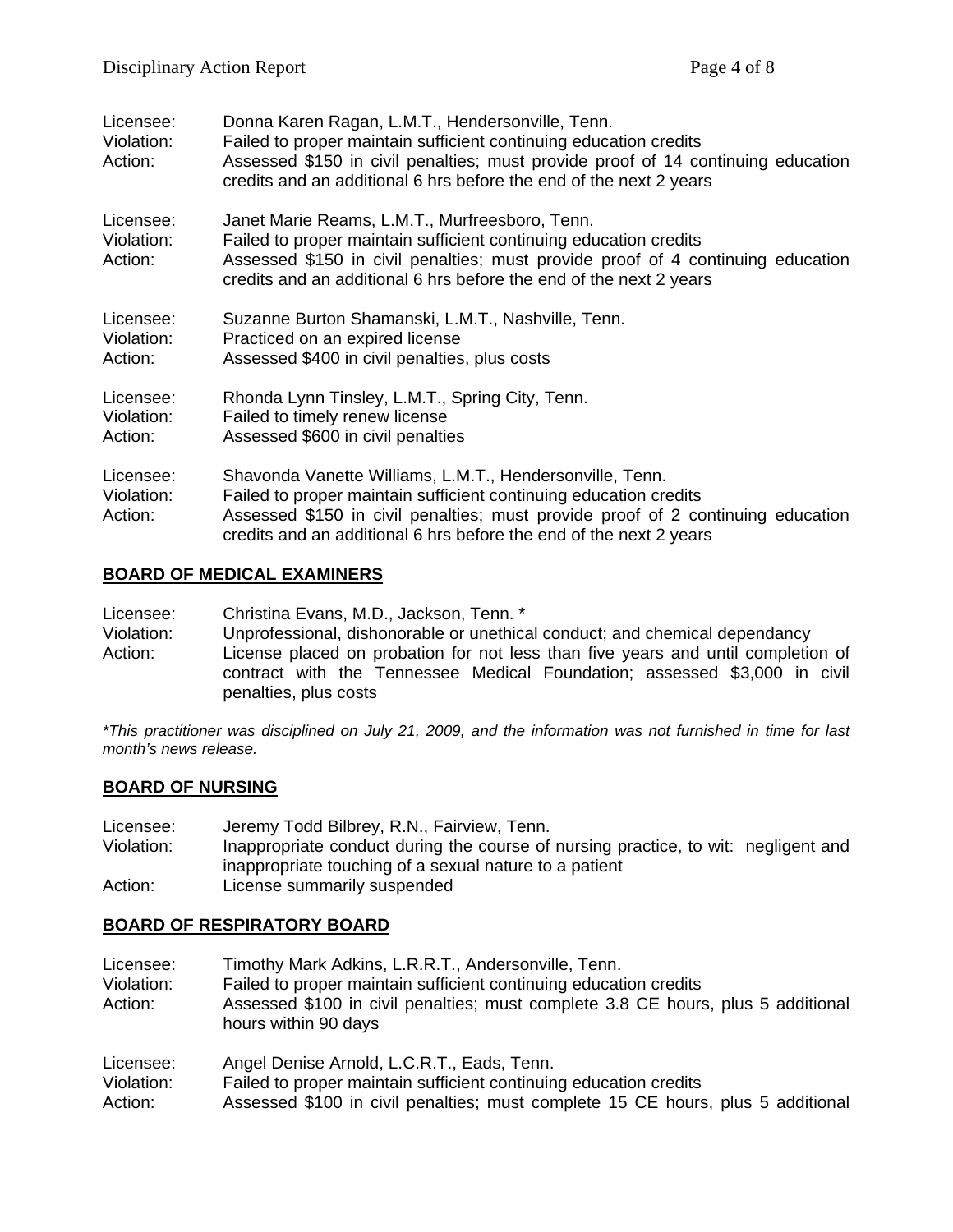|                                    | hours within 90 days                                                                                                                                                                                                                |
|------------------------------------|-------------------------------------------------------------------------------------------------------------------------------------------------------------------------------------------------------------------------------------|
| Licensee:<br>Violation:<br>Action: | Silvia H. Cole, L.R.R.T., Joelton, Tenn.<br>Failed to proper maintain sufficient continuing education credits<br>Assessed \$100 in civil penalties; must complete 4 CE hours, plus 5 additional<br>hours within 90 days             |
| Licensee:<br>Violation:<br>Action: | Courtney Lajean Lewis, L.C.R.T., Nashville, Tenn.<br>Failed to proper maintain sufficient continuing education credits<br>Assessed \$100 in civil penalties; must complete 15 CE hours, plus 5 additional<br>hours within 90 days   |
| Licensee:<br>Violation:<br>Action: | Edith Carol Lewis, L.C.R.T., Nashville, Tenn.<br>Failed to proper maintain sufficient continuing education credits<br>Assessed \$100 in civil penalties; must complete 13.7 CE hours, plus 5 additional<br>hours within 90 days     |
| Licensee:<br>Violation:<br>Action: | Robert M. Palmer, L.R.R.T., Seymour, Tenn.<br>Failed to proper maintain sufficient continuing education credits<br>Assessed \$100 in civil penalties; must complete 4.5 CE hours, plus 5 additional<br>hours within 90 days         |
| Licensee:<br>Violation:<br>Action: | Deborah Lynette Parker, L.C.R.T., Mooreville, Miss.<br>Failed to proper maintain sufficient continuing education credits<br>Assessed \$100 in civil penalties; must complete 10 CE hours, plus 5 additional<br>hours within 90 days |
| Licensee:<br>Violation:<br>Action: | Laura Virginia Russell, L.C.R.T., Ringgold, GA.<br>Failed to proper maintain sufficient continuing education credits<br>Assessed \$100 in civil penalties; must complete 2 CE hours, plus 5 additional<br>hours within 90 days      |
| Licensee:<br>Violation:<br>Action: | Michelle Harris Ruth, L.R.R.T., Clarksville, Tenn.<br>Failed to proper maintain sufficient continuing education credits<br>Assessed \$100 in civil penalties; must complete 8.8 CE hours, plus 5 additional<br>hours within 90 days |
| Licensee:<br>Violation:<br>Action: | Jessica Diann Spencer, L.C.R.T., Morristown, Tenn.<br>Failed to proper maintain sufficient continuing education credits<br>Assessed \$100 in civil penalties; must complete 20 CE hours, plus 5 additional<br>hours within 90 days  |
| Licensee:<br>Violation:<br>Action: | Susan J. Winningham, L.R.C.A., Monterey, Tenn.<br>Failed to proper maintain sufficient continuing education credits<br>Assessed \$100 in civil penalties; must complete 4.5 CE hours, plus 5 additional<br>hours within 90 days     |
| Licensee:<br>Violation:<br>Action: | Darren Witherow, L.C.R.T., Chatsworth, GA.<br>Failed to proper maintain sufficient continuing education credits<br>Assessed \$100 in civil penalties; must complete 8.5 CE hours, plus 5 additional<br>hours within 90 days         |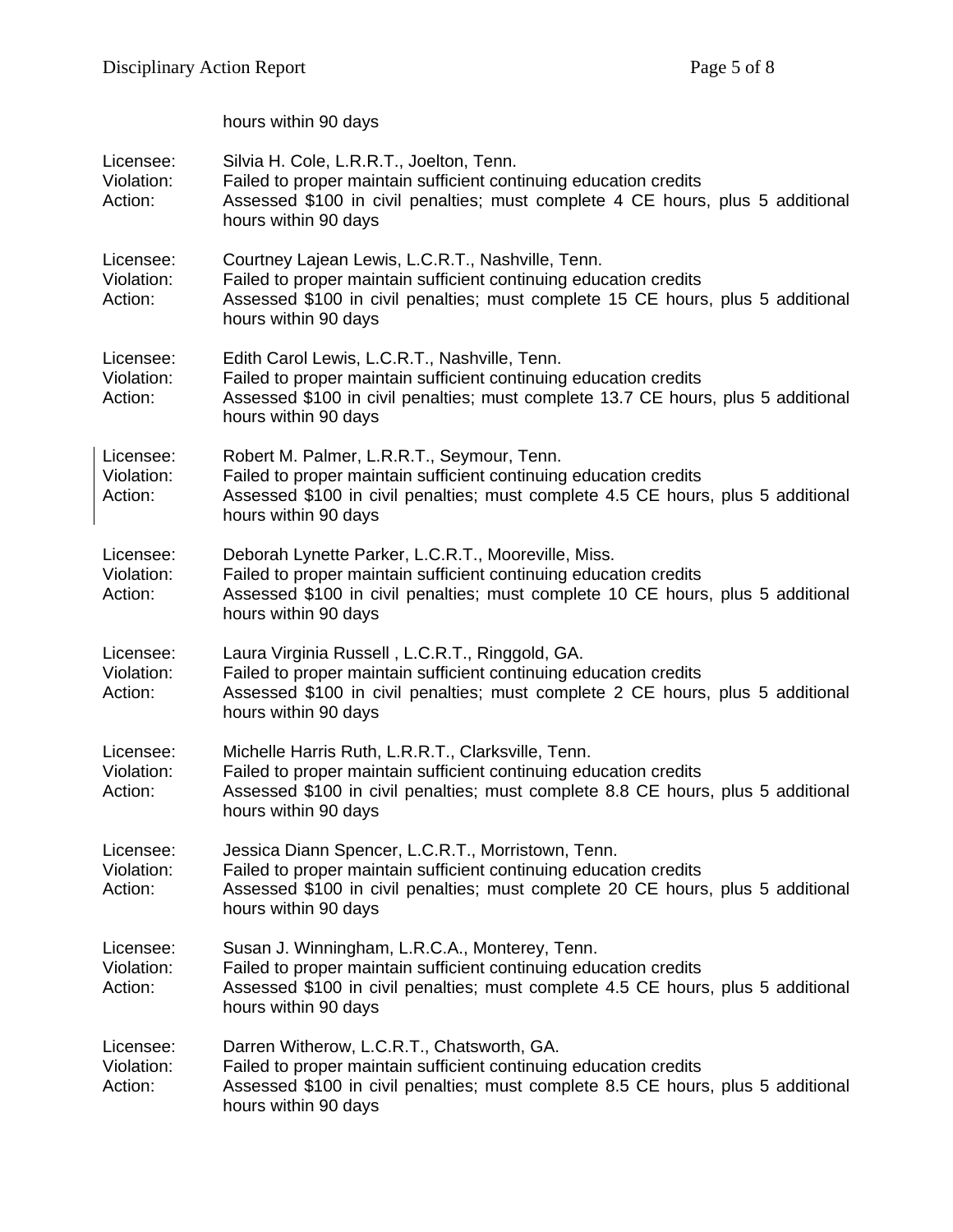| Licensee:  | Johari A. Weaver, L.C.R.T., Cordova, Tenn.                                     |
|------------|--------------------------------------------------------------------------------|
| Violation: | Failed to proper maintain sufficient continuing education credits              |
| Action:    | Assessed \$100 in civil penalties; must complete 1 CE hours, plus 5 additional |
|            | hours within 90 days                                                           |

## **BOARD OF SOCIAL WORKER**

| Licensee:<br>Violation:<br>Action: | Michael G. Adkins, R.N., Telford, Tenn.<br>Failed to properly maintain sufficient continuing education credits<br>Assessed \$100 in civil penalties; and must complete 19 CE hours within the next<br>calendar year       |
|------------------------------------|---------------------------------------------------------------------------------------------------------------------------------------------------------------------------------------------------------------------------|
| Licensee:<br>Violation:<br>Action: | Rebecca V. Bullion, L.C.S.W., Nashville, Tenn.<br>Failed to properly maintain sufficient continuing education credits<br>Assessed \$100 in civil penalties; and must complete 3 CE hours within the next<br>calendar year |
| Licensee:                          | Jina L. Cohen, L.M.S.W., Nashville, Tenn.                                                                                                                                                                                 |
| Violation:                         | Failed to properly maintain sufficient continuing education credits                                                                                                                                                       |
| Action:                            | Assessed \$100 in civil penalties                                                                                                                                                                                         |
| Licensee:                          | Betina Renea Scott, L.M.S.W., Memphis, Tenn.                                                                                                                                                                              |
| Violation:                         | Failed to timely renew license                                                                                                                                                                                            |
| Action:                            | Assessed \$100 in civil penalties                                                                                                                                                                                         |

### **BOARD OF VETERINARY MEDICAL EXAMINERS**

| Licensee:  | Russell R. Barnett, D.V.M., Athens, Tenn.                                |
|------------|--------------------------------------------------------------------------|
| Violation: | Knowingly operated a veterinary facility without a valid premises permit |
| Action:    | Assessed \$1,450 in civil penalties, plus costs                          |
| Licensee:  | Leeann W. Blackford, D.V.M., Lenoir City, Tenn.                          |
| Violation: | Knowingly operated a veterinary facility without a valid premises permit |
| Action:    | Assessed \$2,000 in civil penalties, plus costs                          |
| Licensee:  | John R. Chambers, D.V.M., Bybee, Tenn.                                   |
| Violation: | Knowingly operated a veterinary facility without a valid premises permit |
| Action:    | Assessed \$1,900 in civil penalties, plus costs                          |
| Licensee:  | Sharon L. Hensley, D.V.M., Gallatin, Tenn.                               |
| Violation: | Used expired rabies vaccine                                              |
| Action:    | License reprimanded; and assessed costs                                  |
| Licensee:  | Elizabeth R. Householder, L.V.M.T., Seymour, Tenn.                       |
| Violation: | Practiced on a lapsed license                                            |
| Action:    | Assessed \$1,750 in civil penalties, plus costs                          |
| Licensee:  | Christian J. Keller, D.V.M., Lookout Mountain, Tenn.                     |
| Violation: | Knowingly operated a veterinary facility without a premises permit       |
| Action:    | Assessed \$2,400 in civil penalties, plus costs                          |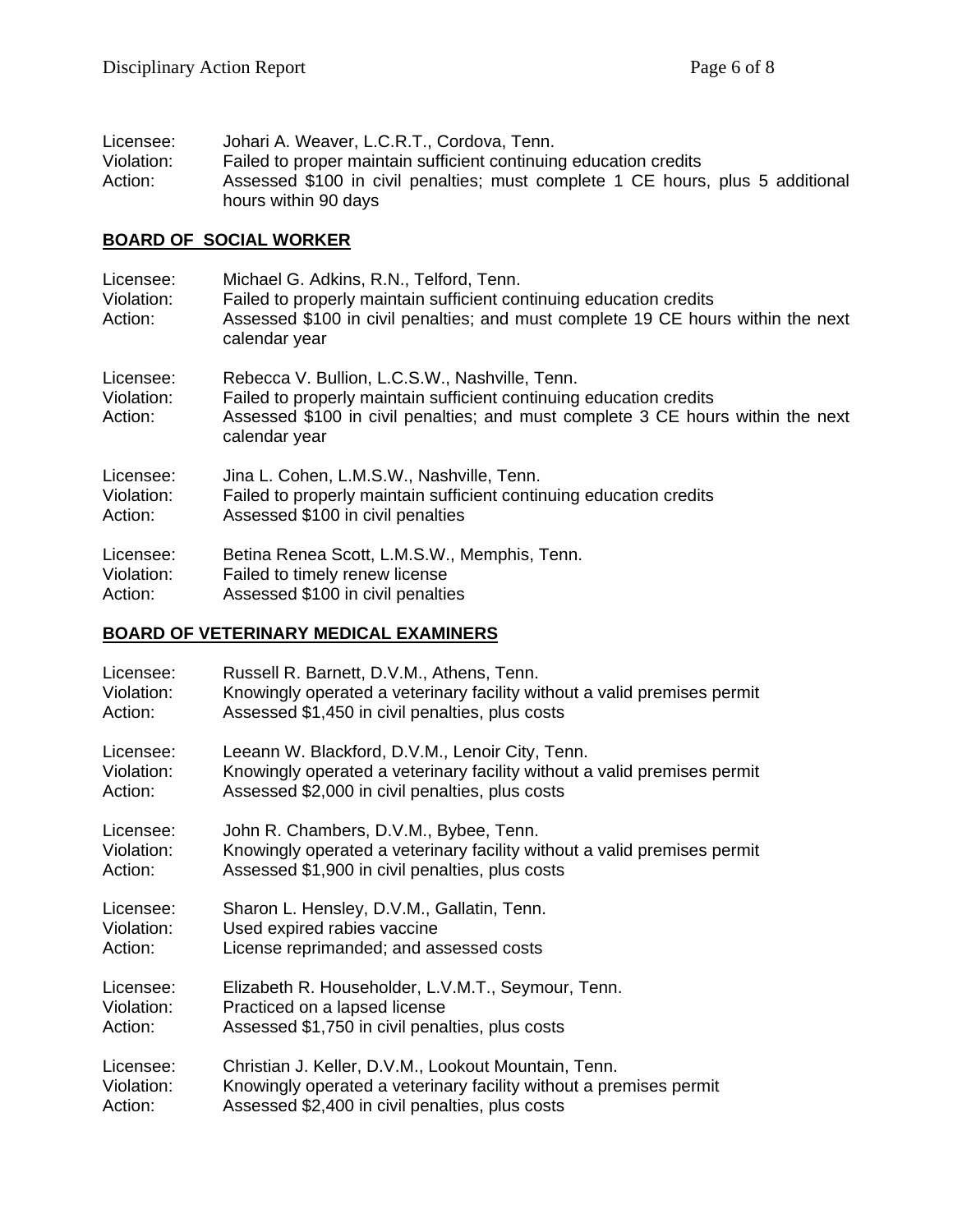| Licensee:<br>Violation:<br>Action: | James K. Montgomery Jr., D.V.M., Memphis, Tenn.<br>Allowed an individual who did not hold a license to practice veterinary medicine;<br>failed to maintain a record for each companion animal; and treating or professing<br>to treat, or issuing any pharmaceutical to any human<br>License placed on probation for a period of no less than three years; must meet<br>certain terms and conditions; assessed \$2,000 in civil penalties, plus costs |
|------------------------------------|-------------------------------------------------------------------------------------------------------------------------------------------------------------------------------------------------------------------------------------------------------------------------------------------------------------------------------------------------------------------------------------------------------------------------------------------------------|
| Licensee:                          | James D. Moore, D.V.M., Bethel Springs, Tenn.                                                                                                                                                                                                                                                                                                                                                                                                         |
| Violation:                         | Knowingly operated a veterinary facility without a valid premises permit                                                                                                                                                                                                                                                                                                                                                                              |
| Action:                            | Assessed \$5,350 in civil penalties, plus costs                                                                                                                                                                                                                                                                                                                                                                                                       |
| Licensee:<br>Violation:<br>Action: | R. Bruce Stewart, D.V.M., Blountville, Tenn.<br>Unprofessional conduct; and guilty of a crime<br>License placed on probation for four years; must meet certain terms and<br>conditions; and assessed \$2,500 in civil penalties, plus costs                                                                                                                                                                                                           |
| Licensee:                          | Robert M. Thorpe, D.V.M., Greeneville, Tenn.                                                                                                                                                                                                                                                                                                                                                                                                          |
| Violation:                         | Allowed an individual who did not hold a license to practice veterinary medicine                                                                                                                                                                                                                                                                                                                                                                      |
| Action:                            | Assessed \$4,500 in civil penalties, plus costs                                                                                                                                                                                                                                                                                                                                                                                                       |

## **ABUSE REGISTRY**

| Individual: | Lynn Travis, Nashville, Tenn.           |
|-------------|-----------------------------------------|
| Abuse:      | Neglect                                 |
| Action:     | <b>Placed on Abuse Registry</b>         |
| Individual: | Travis Hensley, Kingsport, Tenn.        |
| Abuse:      | Neglect                                 |
| Action:     | <b>Placed on Abuse Registry</b>         |
| Individual: | Shatoya Williams, Memphis, Tenn.        |
| Abuse:      | Neglect                                 |
| Action:     | <b>Placed on Abuse Registry</b>         |
| Individual: | Joyce Walker, Memphis, Tenn.            |
| Abuse:      | Misappropriation                        |
| Action:     | <b>Placed on Abuse Registry</b>         |
| Individual: | Bonnie Keen Solomon, Lenior City, Tenn. |
| Abuse:      | Misappropriation                        |
| Action:     | <b>Placed on Abuse Registry</b>         |
| Individual: | Denise Bryant, Bartlett, Tenn.          |
| Abuse:      | Misappropriation                        |
| Action:     | <b>Placed on Abuse Registry</b>         |
| Individual: | Kim Mechelle Daniels, Nashville, Tenn.  |
| Abuse:      | Physical/Emotional/Neglect              |
| Action:     | <b>Placed on Abuse Registry</b>         |